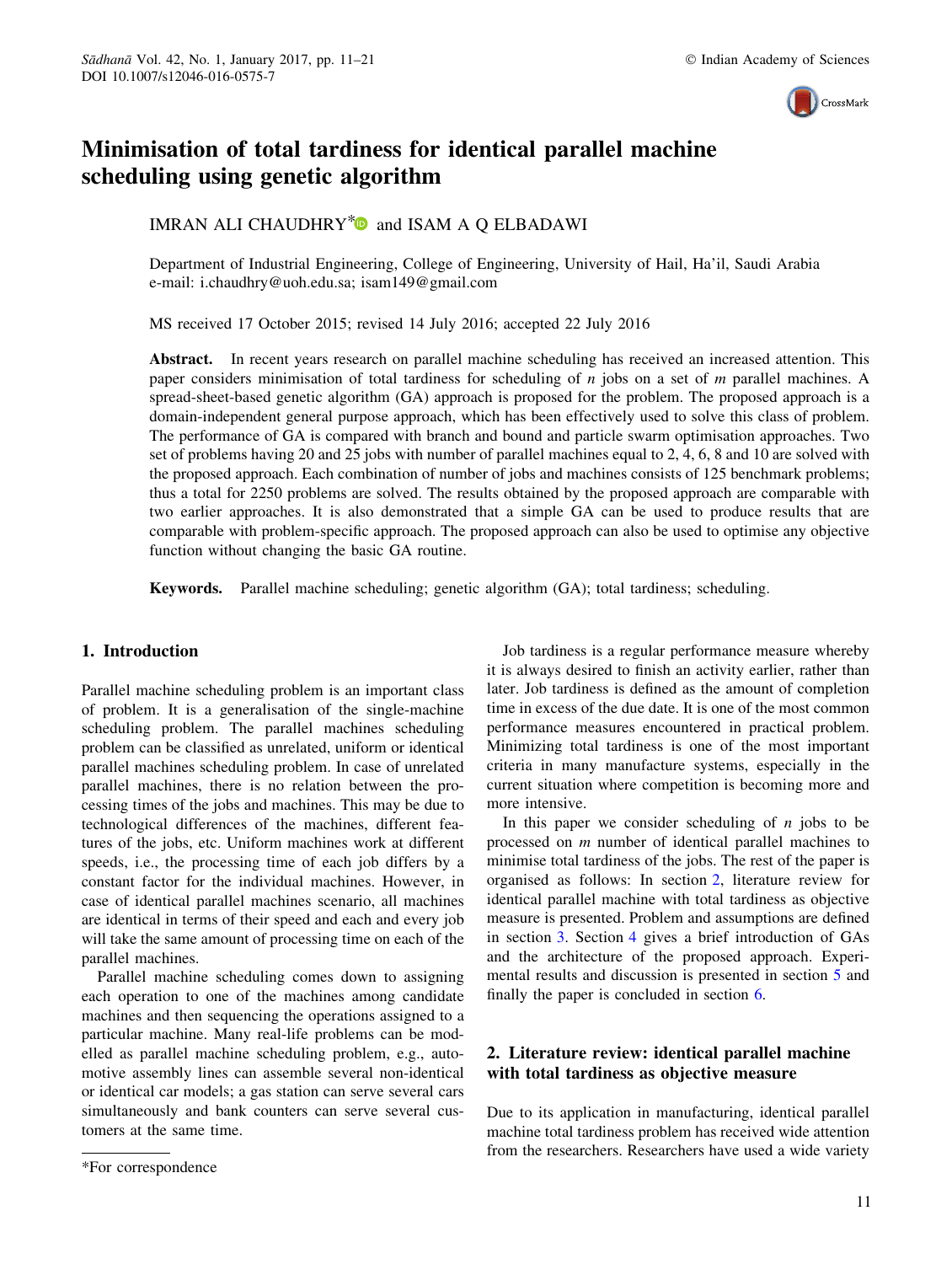<span id="page-1-0"></span>of algorithms, ranging from exact methods to hybrid algorithms. Root [[1\]](#page-9-0) presented a constructive method to minimise total tardiness in a single-stage production where all jobs have a common due date. Azizoglu and Kirca [\[2](#page-9-0)] proposed a branch and bound algorithm combined with an efficient lower bounding scheme to minimise total tardiness for *n* jobs to be processed on *m* identical parallel machines. The proposed algorithm can find optimal solution for problems with up to 15 jobs.

Armentano and Yamashita [[3\]](#page-9-0) considered scheduling of jobs on identical parallel machines to minimise mean tardiness of the jobs and present a tabu search (TS) approach for the problem. Yalaoui and Chu [\[4](#page-9-0)] have developed a branch-and-bound algorithm for identical parallel machines without pre-emption to minimise total tardiness. They also introduce some job dominance checks to improve the algorithm and optimally solve problem instances with  $up$  to 15 jobs and three parallel machines. Bilge *et al* [[5\]](#page-9-0) developed a TS algorithm to minimise total tardiness for a set of independent jobs on uniform parallel machines with sequence-dependent set-ups. The authors apply their algorithm on a set of benchmark problems and obtain considerably better results than those reported previously.

Hu [[6,](#page-9-0) [7\]](#page-9-0) extended the classical identical parallel machine scheduling problem by including an additional dimension of worker assignment to machines. Hu suggested that certain relationship exists between job processing time and the number of workers assigned to the job; the processing time, therefore, is no longer a constant but is related to the number of workers assigned to work on the job. Hu Register for the potat https / huwww. Bei pedia to m to SLACK) heuristic solves job scheduling problem, while the

> largest marginal contribution (LMC) procedure minimises total tardiness for worker assignment phase.

> Shim and Kim [[8,](#page-9-0) [9\]](#page-9-0) address scheduling of *n* jobs on *m* identical parallel machines. The authors develop a branch and bound algorithm that uses dominance/pruning rules to minimise total tardiness of the jobs. Anghinolfi and Paolucci [\[10](#page-9-0)] proposed a hybrid meta-heuristic (HMH) approach that integrates features from TS, simulated annealing (SA) and variable neighbourhood search (VNS). Additionally, the authors also consider sequence-dependent set-ups and non-zero ready times. Shim and Kim [[11](#page-9-0)] used a branch-and-bound algorithm to solve parallel machines scheduling problem. The authors consider job splitting property and assume that a job can be split into sub-jobs where the sub-jobs can be processed independently on any one of the parallel machines.

> Tanaka and Araki [\[12](#page-9-0)] also considered identical parallel machine scheduling problem and combined branch-andbound with Lagrangian relaxation to minimise total tardiness. The authors demonstrate that optimal solution can be obtained for up to 25 jobs and any number of machines. Biskup *et al* [[13\]](#page-9-0) considered the total tardiness minimisation as performance measure of a parallel machines

scheduling problem, and developed a new general heuristic for finding optimal or near-optimal schedules. Chaudhry and Drake [\[14](#page-9-0)] also considered machine scheduling and worker assignment problems in identical parallel machines to minimise total tardiness using genetic algorithms (GAs).

Niu *et al* [\[15](#page-9-0)] proposed a hybrid particle swarm optimisation (PSO) for identical parallel machine scheduling with total tardiness as the objective function. The authors introduced a clonal selection algorithm (CSA) into PSO to enhance the performance. Demirel *et al* [\[16](#page-9-0)] investigated the parallel machine scheduling problem to minimise total tardiness and proposed a GA to solve the problem. Yalaoui [\[17](#page-9-0)] considered scheduling on *n* jobs on *m* identical parallel machines with job release times to minimise total tardiness and propose an exact resolution, an ant colony algorithm (ACO), a tabu search (TS) method, a set of heuristics based on priority rules and an adapted Biskup *et al* [[13\]](#page-9-0) (BHG) method. Wei *et al* [[18\]](#page-9-0) proposed a hybrid algorithm that combines variable neighbourhood descent (VND) and discrete differential evolution (DDE) algorithm to enhance local search ability. In order to accelerate the convergence of the hybrid algorithm, the initial solution for this is generated using a modified due date (MDD) constructive





The problem considered in this paper can be formally described as scheduling *n* independent jobs  $N = \{1, 2, \ldots\}$ *n*} on *m* identical parallel machines  $M = \{1, 2, ..., m\}$  to downicad the version without the watermark tardy if its completion time  $C_i$  is greater than its due date  $D_i$ and tardiness is measured by  $C_i - D_i$ . If a job is not tardy, its tardiness is set to 0. Therefore, the tardiness of job *i* is given by max  $(C_i - D_i; 0)$ .

A schematic diagram for parallel machine scheduling problem with eight jobs and three machines is shown in figure [1](#page-2-0).

The optimal solution satisfies following conditions:

- (1) Each job has only one operation and a deterministic processing time.
- (2) All jobs are ready at time zero.
- (3) No job pre-emption (splitting is allowed);
- (4) The numbers of jobs and machines are fixed.
- (5) Each job has its own due date;
- (6) No machine may process more than one job at a time.
- (7) All machines can process all jobs.
- (8) Machine set-up times are negligible.
- (9) Jobs can wait for processing and each job has the same priority.
- (10) Movement of jobs between machines is either negligible or included in the processing times.
- (11) All machines are always available; therefore, machine breakdown is not considered.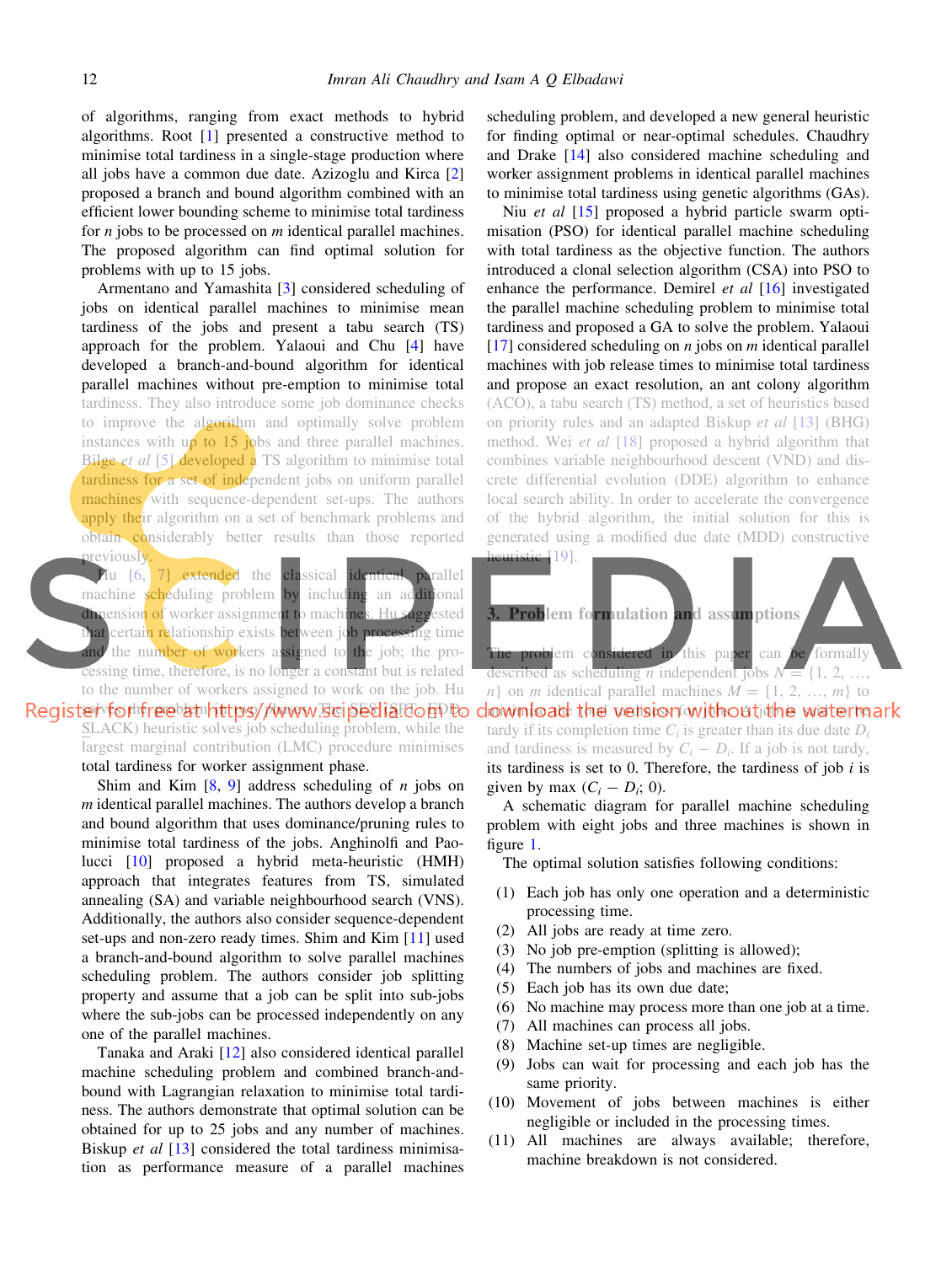<span id="page-2-0"></span>

Figure 1. Schematic diagram for parallel machine scheduling.

# Register for free at https//www.scipedia.com to download the version without the watermark

We use the following notation to formulate the problem:

|                                                                                  | index of machine, $i = 1$ ,<br>2, , $M$ ; where $M$ is the<br>total number of parallel<br>machines |
|----------------------------------------------------------------------------------|----------------------------------------------------------------------------------------------------|
| $\pi = {\sigma_{(1)}, \sigma_{(2)}, \sigma_{(3)}, \ldots, \sigma_{(j)}, \ldots}$ | the sequence of jobs                                                                               |
| $\sigma_{(k)}\}$                                                                 | allocated to machine <i>i</i> to                                                                   |
|                                                                                  | process                                                                                            |
| $\sigma_{(j)}$                                                                   | index of job, $j = 1, 2$ ,                                                                         |
|                                                                                  | $, k_i, k_i$ represents the                                                                        |
|                                                                                  | number of the total jobs                                                                           |
|                                                                                  | which are processed by                                                                             |
|                                                                                  | parallel machine i                                                                                 |
| $P_{\sigma(j)}$                                                                  | the processing time of                                                                             |
|                                                                                  | job $\sigma_{(i)}$                                                                                 |
| $S_{\sigma(j)}$                                                                  | the starting time of job                                                                           |
|                                                                                  | $\sigma_{(j)}$                                                                                     |
| $C_{\sigma(j)}$                                                                  | the completion time of                                                                             |
|                                                                                  | job $\sigma_{(i)}$                                                                                 |
| $D_{\sigma(j)}$                                                                  | the due date of job $\sigma_{(i)}$                                                                 |
| $T_{\sigma(i)}$                                                                  | the tardiness of $\sigma_{(i)}$                                                                    |
|                                                                                  |                                                                                                    |

Mathematically the parallel machine tardiness problem can be represented in the following manner:

$$
S_{\sigma 1} = 0 \tag{1}
$$

$$
C_{\sigma(1)} = S_{\sigma(1)} + P_{\sigma(1)} \tag{2}
$$

$$
S_{\sigma(j)} = C_{\sigma(j-1)}; \quad j > 1 \tag{3}
$$

$$
C_{\sigma(j)} = S_{\sigma(j)} + P_{\sigma(j)}, \quad j > 1.
$$
 (4)

The tardiness of job  $\sigma_{(j)}$  is therefore can be calculated as follows:

$$
T_{\sigma(j)} = \max(C_i - D_i; 0). \tag{5}
$$

The objective function in this paper is thus to minimise the total tardiness, defined as follows:

$$
T = \sum_{i=1}^{M} \sum_{j=1}^{k_i} T_{\sigma(j)}.
$$
 (6)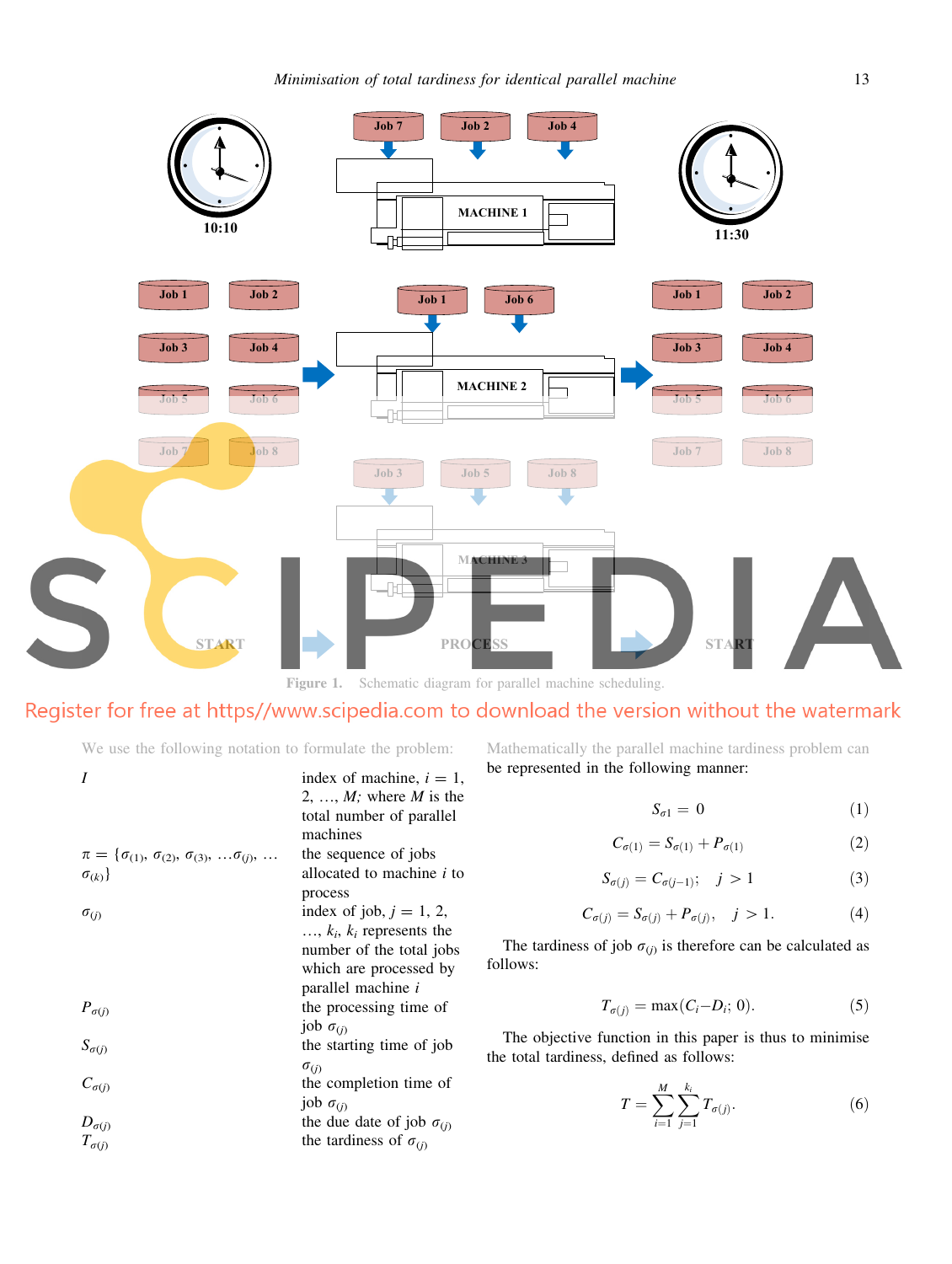<span id="page-3-0"></span>A 0–1 mixed integer programming model for scheduling jobs on parallel machines to minimise total tardiness is given in subsequent paragraphs.

To ensure that any job could be scheduled and only once, the following constraint is formulated:

$$
\sum_{i=1}^{M} \sum_{k=1}^{\text{index}} u_{(i,k,x)} = 1, \quad k = 1, 2, ..., N. \tag{7}
$$

To ensure that each position on the list can hold only one job at the same time, the constraint is as shown below:

$$
\sum_{i=1}^{M} u_{(i,k,x)} = 1, \quad k = 1, 2, ..., N.
$$
 (8)

The characteristics of the local variable  $u$  is therefore

$$
u_{(i,k,x)} \in \{0,1\} \quad i = 1,2,...,M
$$
  
\n $k = 1,2,...,N$   
\n $x = 1,2,..., \text{index.}$  (9)

The local variable  $u_{(i,kx)}$  can be defined as follows:



#### 4. Genetic algorithms

GAs are an adaptive heuristic search algorithm based on the evolutionary ideas of genetics and natural selection. GAs were first introduced by Holland [\[20](#page-9-0)]. GAs are the main paradigm of evolutionary computing. GAs are inspired by Darwin's theory about evolution – the ''survival of the fittest''. In nature, competition among individuals for scanty resources results in the fittest individuals dominating over the weaker ones.

GAs are the ways of solving problems by mimicking processes nature uses; i.e., selection, crossover, mutation and accepting, to evolve a solution to a problem. GAs are therefore adaptive heuristic search based on the evolutionary ideas of natural selection and genetics.

Since the late 1980s there has been a growing interest in GAs optimisation algorithms. GAs fall under the domain of artificial intelligence as these are based on

'evolutionary learning'. Such algorithms have been used widely for classification and learning, parameter optimisation and production scheduling. Goldberg [[21\]](#page-9-0) gives a detailed comprehensive introduction to GAs. Applications of GAs are found in manufacturing, engineering, phylogenetic computational science, economics, chemistry, bioinformatics, physics and numerous other fields. Detailed analysis of various application is given in Davis [\[22](#page-9-0)].

Schedules can improve their 'fitness' by reproduction and survival of the fittest, in exactly the same way as living creatures do. A key advantage of GAs is that they provide a 'general-purpose' schedule optimiser, with the peculiarities of any particular application being accounted for in the calculation of the fitness of a schedule without disturbing the logic of the standard GA. This means that it is a relatively straightforward matter to adapt the software implementation of the method to meet the needs of a particular application.

Davis [[23\]](#page-9-0) presented one of the earliest application of GA in scheduling. A recent review of GAs application in production scheduling has been presented by Chaudhry and Drake [[14,](#page-9-0) [24\]](#page-9-0), Chaudhry [[25\]](#page-9-0) and Nanvala [\[26](#page-9-0)].

Evolver [\[27](#page-9-0)], a commercial GA has been used in this paper. Evolver functions as an add-in Microsoft Excel spreadsheet. The shop models for identical parallel machines are built using spreadsheet's built-in functions using Eqs. ([1\)](#page-2-0)–(9). The evolver generates a population of trial solutions corresponding to the population size. The solution is continually improved by the GA in each successive generation. In each generation, every possible download the version with out the watermark 'breed' with other organisms within the population. The spreadsheet model for identical parallel machines acts as an environment for the organisms. Fitness of survival for each organism is based on its result. The adjustable cells or variables, objective function and constraints are specified within the spreadsheet environment. Figure [2](#page-4-0) shows the spreadsheet-evolver construction.

Various benefits have been accrued from the proposed approach. The program runs in the background, thus freeing the user to work in the foreground. Furthermore, the familiar spreadsheet layout helps the user to use the software easily and also easily carry out what-if analysis. Evolver<sup>TM</sup> has been used for various problems such as scheduling [\[14](#page-9-0), [24,](#page-9-0) [25](#page-9-0), [28–37\]](#page-9-0), maintenance [[38,](#page-9-0) [39](#page-9-0)], resource optimisation [\[40](#page-10-0)], sampling control charts [\[41](#page-10-0)], optimal integration of test orders in object-oriented systems [\[42](#page-10-0)], decision support systems [[43,](#page-10-0) [44](#page-10-0)] and site precast layout arrangement [[45\]](#page-10-0).

#### 4.1 *GA components*

4.1a *Chromosome representation*: Single-stage identical parallel machine scheduling problem has been addressed in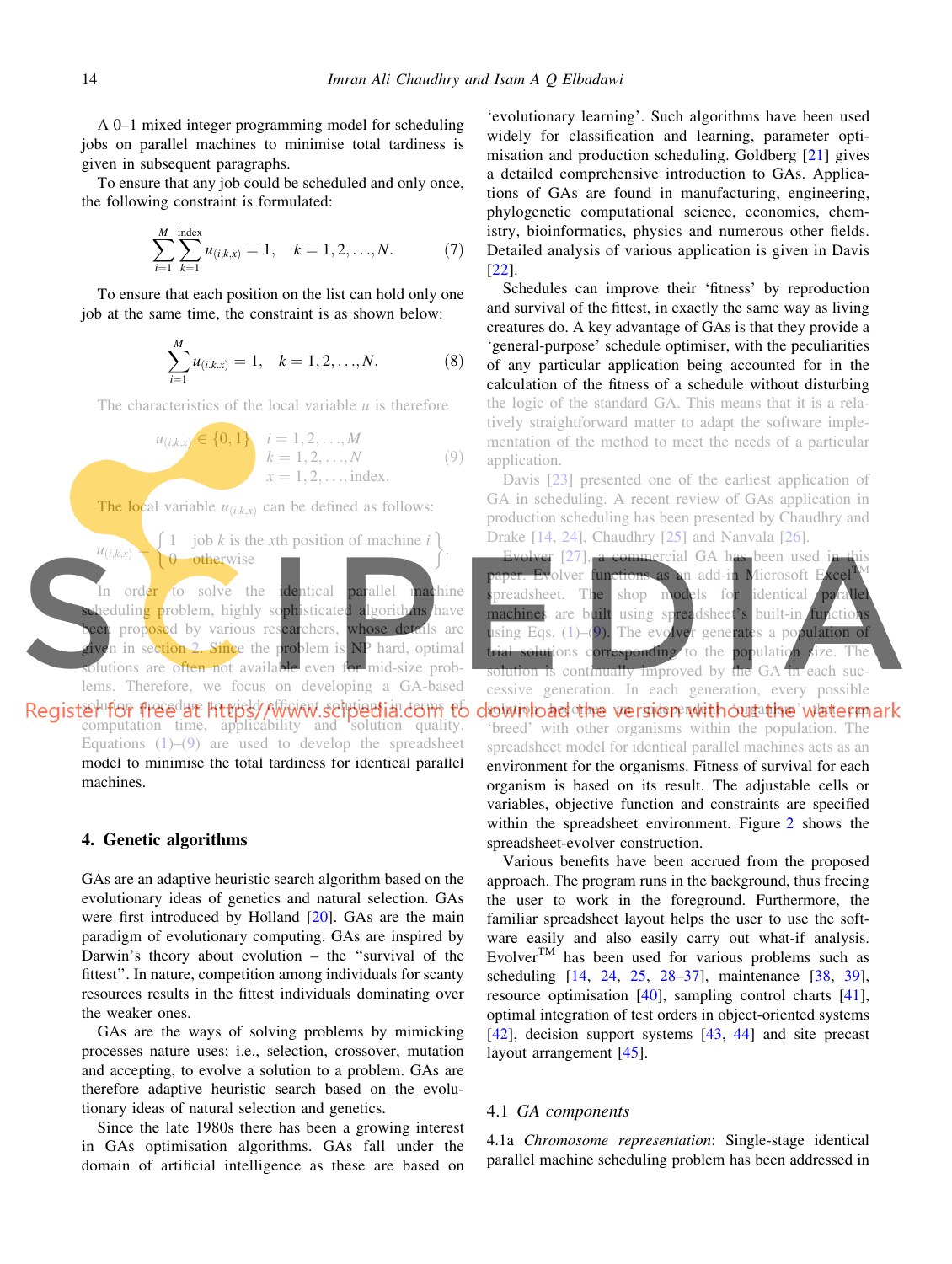<span id="page-4-0"></span>

Figure 2. Spreadsheet-evolver construction.



Register for free at https://www.scipedia.com to given in figure 3. The chromosome contains all the jobs and machines required for each of the job.

Jobs are represented by the first six genes of the chromosome. The machine associated with each corresponding job is represented by the next six genes. The chromosome would be read as follows: machine 4 is to process job B; machine 3 to process job A; machine 1 to process job E and job F; machine 2 to process job D and finally machine 3 is to process job C. For the first six genes the objective is to find the right permutation or a sequence of jobs while for last six genes we need to find the best combination of machine for each job such that total tardiness is minimised. Each of the block is calculated at a different location within the spreadsheet and linked together to calculate the objective function, i.e., total tardiness.

4.1b *Reproduction/selection*: Steady-state reproduction as proposed by GENITOR GA [[46\]](#page-10-0) has been implemented in Evolver GA. Unlike generational replacement technique where all parents in the population are replaced by child solutions, steady-state reproduction replaces only one organism in each iteration. As compared to generational replacement where many genes are lost as many of the best individuals may not produce at all, the steady-state



Figure 4. Order crossover.

reproduction ensures that all genes are not lost. This is a better model of what happens in longer lived species. This not only gives rise to competition among population members but also allows parents to nurture and teach their offspring [[46\]](#page-10-0).

Objective function value: total tardiness in this case is used to measure the fitness of a particular chromosome. Evolver GA uses a 2rank-based mechanism for parent selection. The selection is based on roulette wheel selection, whereby each parent gets a slot that is proportional to fitness. This avoids premature convergence of  $GA$  and good organisms from completely dominating the volution from an early point. sover **operator**: Crossover is the selection of two

parents to produce a child solution. It is an important element of GAs. For the first six genes in figure 3, i.e., jobs order crossover developed by Davis [\[22](#page-9-0)] is used. The idea behind this operator is to preserve the relative order of the download the version without the watermark

Figure 4 illustrates an order crossover. Order crossover is based on generating a 0–1 bit string template to determine the contribution of each parent towards the child solution. Wherever the binary template contains "1", the elements are copied from parent *P*1 into the child solution in the same position as they appear in parent *P*1. The elements associated with ''0'' in the binary template appear in the same order in the child solution as they appear in parent *P*2.

In figure 4, elements A, D, F and G are associated with " $1$ " in parent *P*1. The child solution inherits these elements in the same positions as they appear in parent *P*1. Elements B, C, E and H are associated with bit string ''0'' and they appear in the same order in the child solution as they appear in parent *P*2.

For genes 7–12 in figure 3, i.e., machine assignment, uniform crossover is implemented. Uniform crossover works better than one- and two-point crossovers [\[22](#page-9-0)]. Figure [5](#page-5-0) describes uniform crossover. A fixed mixing ratio between two parents is used in this type of crossover, thus enabling each parent chromosomes to contribute the gene level rather than at the segment level.

Consider two parents in figure [5](#page-5-0). Parent *P*1 has been coloured yellow while parent *P*2 green. A random mask is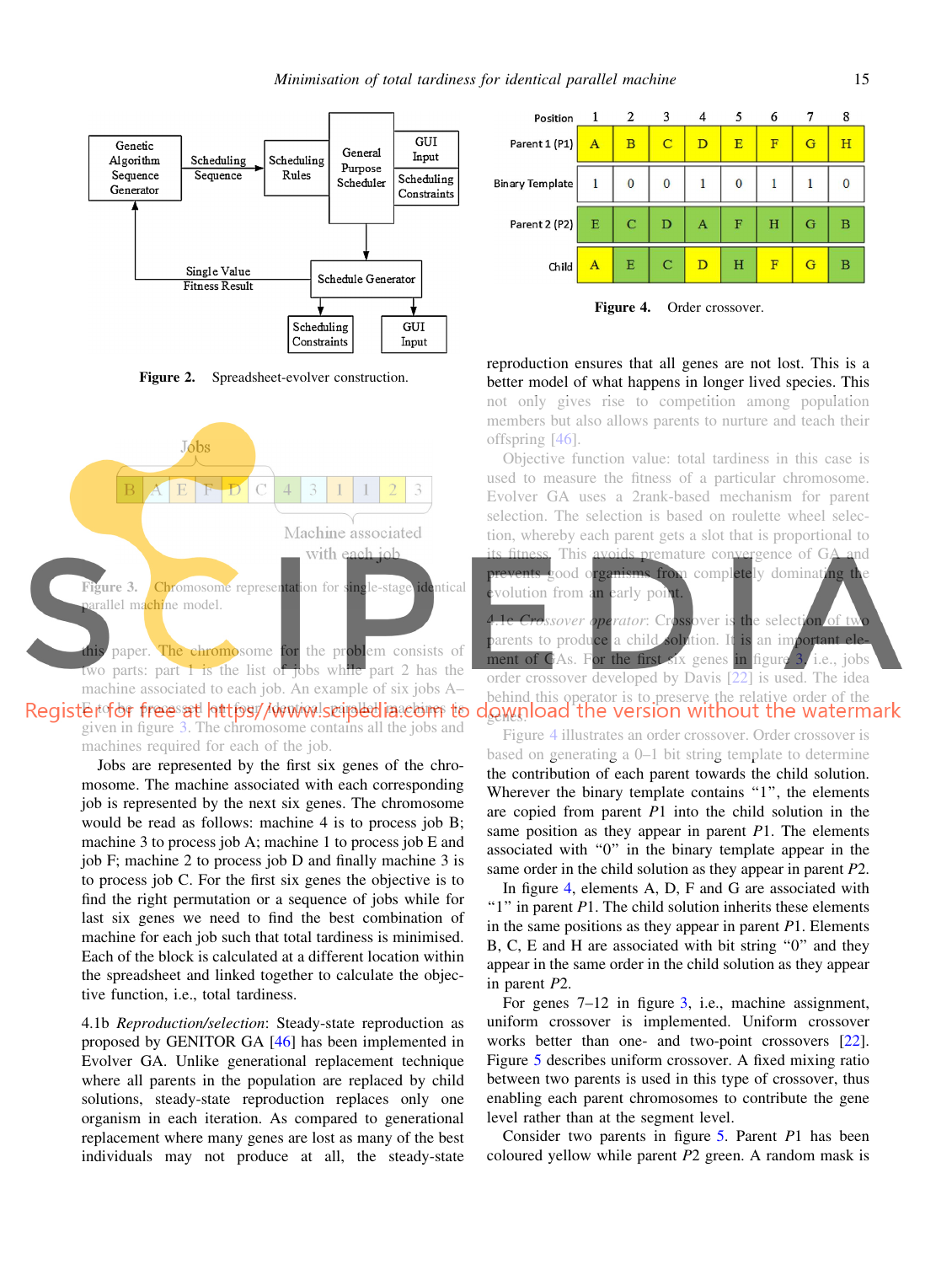<span id="page-5-0"></span>

Figure 5. Uniform crossover.

generated corresponding to the crossover rate. For a crossover rate of 0.6, approximately five genes in the child solution will be contributed by parent *P*1 while three genes would be contributed by parent *P*2. A random 0–1 bit string is generated corresponding to the crossover rate. The genes corresponding to bit ''1'' are taken from parent *P*1 while the genes corresponding to bit ''0'' are taken from parent *P*1. In figure 5, the colour of the child chromosome represents the mixing of genes if the crossover rate is 0.6.

For genes 7–12 in figure [3,](#page-4-0) i.e., machine assignment, there is a set of variables that is to be adjusted and varied **independent of each other.** For this type of situation, a uniform crossover is preferred as it preserves schema and can generate any schema from the two parents.

Mutation operator: The mutation operator ensures diversity in the population. Mutation prevents the GA becoming trapped at ''local optima'' or ''blind corners'' by giving random movement about the search space. GA in this research performs order-based mutation for genes 1–6, i.e., job ordering in figure [3.](#page-4-0) In this mutation, two genes or jobs are randomly selected and their positions swapped. The "mutation rate" determines the probability that mutation is applied after a crossover. The number of swaps is decreased or increased proportionately to the decrease or increase in the mutation rate setting.

For genes  $7-12$  in figure [3,](#page-4-0) the mutation is performed by looking at each variable individually. This is done by randomly generating a number between 0 and 1 for each of the genes. If a gene gets a number that is less than or equal to the mutation rate (for example, 0.06), then the gene is mutated. Mutating a variable involves replacing it with a randomly generated value (within its valid min–max range).

#### 5. Experimental results

The performance of proposed GA approach is evaluated against a set of benchmark problems proposed by Tanaka and Araki [\[12](#page-9-0)]. The benchmark problems are available online at [http://turbine.kuee.kyoto-u.ac.jp/](http://turbine.kuee.kyoto-u.ac.jp/%7etanaka/index-e.html) $\sim$ tanaka/index[e.html](http://turbine.kuee.kyoto-u.ac.jp/%7etanaka/index-e.html). Tanaka and Arkai have used the standard method by Fisher [\[47](#page-10-0)] to generate these benchmark problems. First, the integer processing times  $p_j$ (1  $\leq j \leq n$ ) are generated by the uniform distributions in [1, 100]. Then, let  $P = \sum_{j=1}^{n} p_j$ and the integer due dates  $d_i(1 \le j \le n)$  are generated by the uniform distributions in  $[P(1 - \tau - R/2)/m, P(1 - \tau + R/2)]$ 2)/m]. The number of jobs *n* and the number of machines *m* are changed as follows: *n* = 20, 25; *m* = 2, 3, 4, 5, 6, 7, 8, 9, 10; the tardiness factor  $\tau$  and the range of due dates *Rare changed as follows:*  $\tau = 0.2, 0.4, 0.6, 0.8, 1.0;$  and  $R = 0.2, 0.4, 0.6, 0.8, 1.0$ . For every combination of *n*, *m*,  $\tau$ and *R*, five problem instances are generated. Thus, for each combination of *n* and *m*, 125 problem instances are generated. Hence a total of 2250 problems are solved. Optimal solutions for the data set are given by Tanaka and Araki [\[12](#page-9-0)] and available on the web site.

The problems have been simulated on a 2.7 GHz Core 2 Duo computer with 2 GB RAM. The results are based on 20 runs for each problem. For each of the run, the crossover and mutation rate of 0.65 and 0.005, respectively, are used. The population size used is 65. The GA parameters have been selected based upon earlier findings by Chaudhry and Drake [[24](#page-9-0)], where an empirical analysis to study the effect of crossover rate, mutation rate and the population size was carried out. The study demonstrates that GA performance is insensitive to the crossover and mutation rate. Rather than more precise value, the mutation rate possessed a "range over which its value is suitable. Furthermore, provided the mutation rate is in the "good" range the performance of GA is fairly insensitive to population size. Stopping criterion for the proposed algorithm is 100,000 trials that correspond to 2 min on a Core 2 Duo 2.7 GHz computer having 2 GB download the version without the watermark

The performance of proposed GA approach is compared with branch-and-bound algorithm with Lagrangian relaxation proposed by Tanaka and Araki [\[12](#page-9-0)] and a hybrid PSO algorithm combining clonal selection and PSO (CSPSO) proposed by Niu *et al* [[15\]](#page-9-0). Niu *et al* compared the performance of CSPSO with branch-and-bound by Tanaka and Araki for 2nd and 4th instance only and for  $m = 2, 4, 6, 8$ and 10 and  $n = 20$ . Thus a total of 250 problems are solved by Niu *et al* The comparative performance of CSPSO and proposed GA approach against optimal solutions are given in table [1.](#page-6-0)

From table [1](#page-6-0) we can see that CSPSO found the optimal solution for 237 problems (94.80% optimal solutions) as compared with the proposed GA, which found the optimal solution for 234 problems (93.60% optimal solutions). We can deduce from the table that the performance of the proposed approach is comparable with that of CSPSO. GA approach proposed in this study found worse solutions for 10 problems as compared with CSPSO while for eight problems the proposed approach found better solutions than did CSPSO.

Niu *et al* [\[15](#page-9-0)] solved only a small portion of benchmark problems given by Tanaka and Araki [[12\]](#page-9-0). All 1125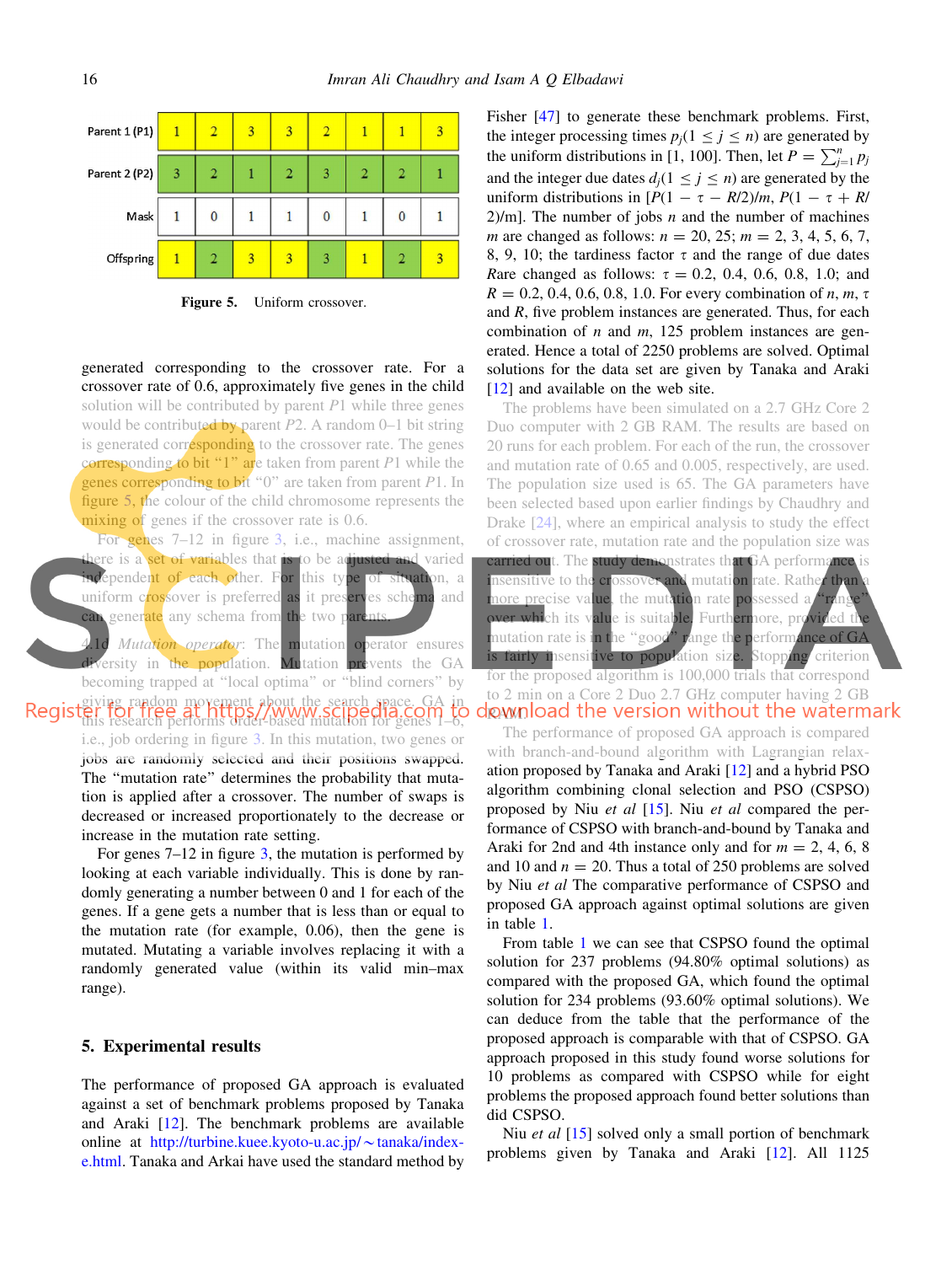|                |                | Comparison of proposed GA with CSPSO | Number of optimal solutions |        |           |         |
|----------------|----------------|--------------------------------------|-----------------------------|--------|-----------|---------|
| No of machines | Total problems | Same                                 | Worse                       | Better | Niu et al | This GA |
| $m = 2$        | 50             | 46                                   |                             |        | 48        | 48      |
| $m = 4$        | 50             | 44                                   |                             |        | 44        | 44      |
| $m = 6$        | 50             | 48                                   |                             |        | 49        | 48      |
| $m=8$          | 50             | 46                                   | 4                           |        | 49        | 45      |
| $m=10$         | 50             | 48                                   |                             |        | 47        | 49      |
| Total          | 250            | 232                                  | 10                          |        | 237       | 234     |

<span id="page-6-0"></span>**Table 1.** Comparison of proposed GA approach with CSPSO for  $n = 20$ .

**Table 2.** Comparison of proposed GA approach with optimal solutions  $[12]$  for  $n = 20$ .



benchmark problems given by Tanaka and Araki for Registe=for free at https://www.scipedia.com/to comparative results of the two approaches. The average, minimum and maximum times to reach the best solutions

solutions found by the proposed approach are comparable do w proach the iversion without the watermark

are also given in table 2.

From table 2 we can see that the proposed GA was able to find optimal solution for 1058 problems (94.04%). The average, minimum and maximum times to find the best solutions are 32, 1 and 150 s, respectively.

Tanaka and Araki [\[12](#page-9-0)] also give benchmark problems for  $n = 25$ . The same were also attempted with the proposed GA approach. Table [3](#page-7-0) gives comparative results of the proposed approach and the optimal solutions. The proposed GA was able to find optimal solutions for 840 problems (74.67% problems) out of a total of 1125 benchmark problems.

From table [3](#page-7-0) we can see that the percentage of optimal solutions found was better for higher number of parallel machines as compared to lower number of parallel machines. The average, minimum and maximum times to find the best solutions are 51, 2 and 156 s, respectively.

Keeping in view the general purpose nature of the proposed approach and the computational results, it can be concluded that the proposed approach generates highquality schedules in a timely fashion. Also the qualities of

## 6. Evaluation of proposed GA approach for other performance metrics

In order to check the robustness of the proposed GA approach, we present evaluation of the proposed GA approach for other performance metrics. In this regard, we address minimisation of makespan for the no-wait flowshop scheduling problem.

The performance of the proposed GA approach was compared to the performances of six other algorithms as follows.

- A1: Heuristic algorithm based on heuristic preference relations and job insertion proposed by Rajendran [\[48](#page-10-0)]
- A2: Variable neighbourhood search (VNS) procedure proposed by Schuster and Framinan [[49\]](#page-10-0)
- A3: Hybrid algorithm based on GA and simulated annealing (GASA) proposed by Schuster and Framinan [\[49](#page-10-0)]
- A4: TS algorithm proposed by Grabowski and Pempera [\[50](#page-10-0)]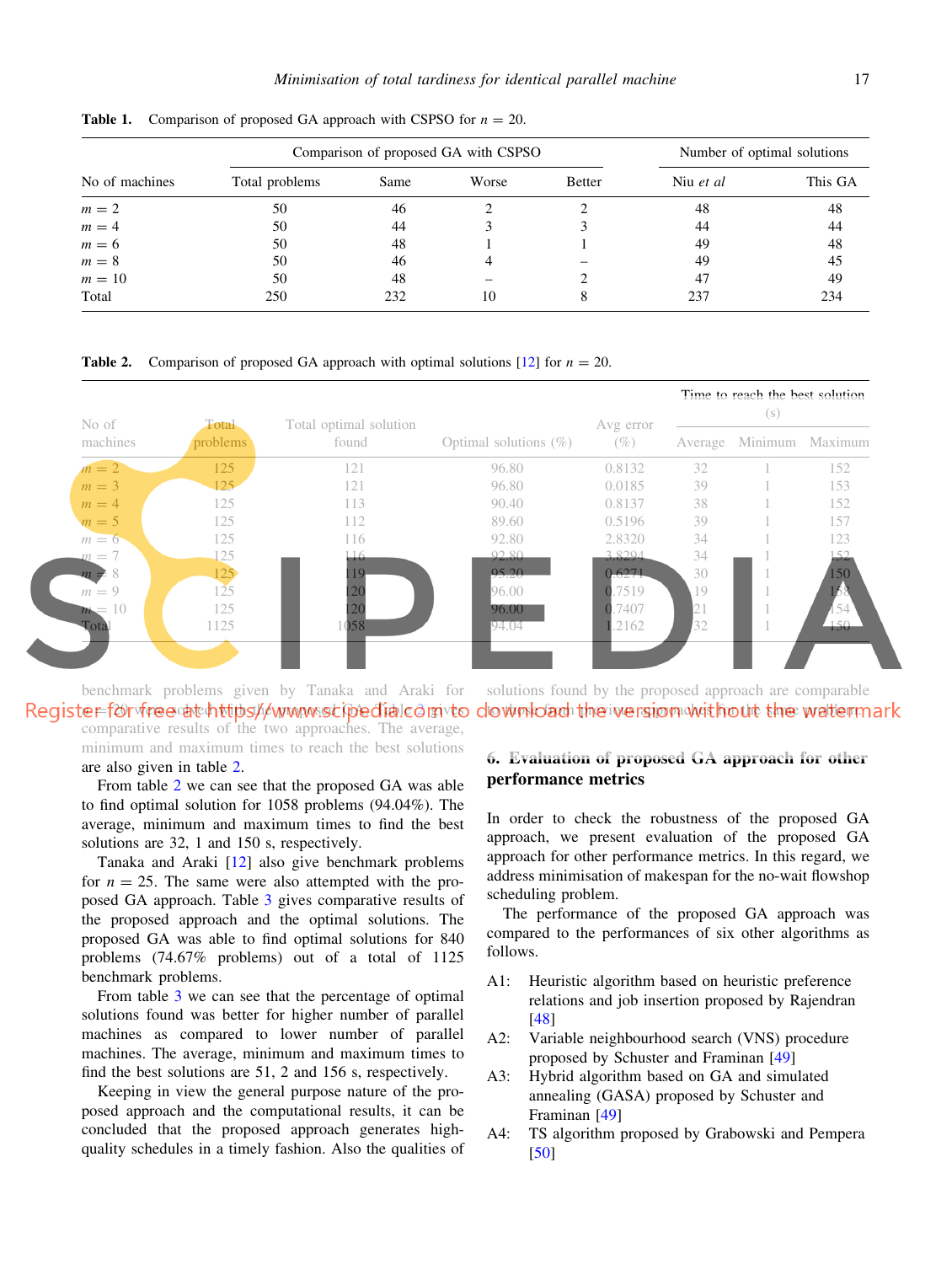|                   |                   |                                 |                          |                     | Time to reach the best solution<br>(s) |                |         |  |  |
|-------------------|-------------------|---------------------------------|--------------------------|---------------------|----------------------------------------|----------------|---------|--|--|
| No of<br>machines | Total<br>problems | Total optimal solution<br>found | Optimal solutions $(\%)$ | Avg error<br>$(\%)$ | Average                                | Minimum        | Maximum |  |  |
| $m=2$             | 125               | 108                             | 86.40                    | 0.2765              | 40                                     |                | 152     |  |  |
| $m = 3$           | 125               | 90                              | 72.00                    | 0.5013              | 47                                     |                | 158     |  |  |
| $m=4$             | 125               | 81                              | 64.80                    | 0.6424              | 50                                     |                | 158     |  |  |
| $m = 5$           | 125               | 72                              | 57.60                    | 1.0993              | 50                                     |                | 133     |  |  |
| $m=6$             | 125               | 85                              | 68.00                    | 1.8320              | 52                                     |                | 161     |  |  |
| $m = 7$           | 125               | 94                              | 75.20                    | 1.2100              | 67                                     | 4              | 160     |  |  |
| $m = 8$           | 125               | 96                              | 76.80                    | 1.4552              | 51                                     | 3              | 161     |  |  |
| $m = 9$           | 125               | 99                              | 79.20                    | 1.1942              | 60                                     | 3              | 159     |  |  |
| $m=10$            | 125               | 115                             | 92.00                    | 1.0224              | 43                                     | 3              | 161     |  |  |
| Total             | 1125              | 840                             | 74.67                    | 1.0259              | 51                                     | $\overline{c}$ | 156     |  |  |

<span id="page-7-0"></span>**Table 3.** Comparison of proposed GA approach with optimal solutions  $[12]$  for  $n = 25$ .

Table 4. Performance comparison of different meta-heuristics.

|                                 | Opt/                                                           |                          |                | A2   |                | A3   |                  | A4   |                | A5             |                  | A6   |                | Proposed GA               |                  |
|---------------------------------|----------------------------------------------------------------|--------------------------|----------------|------|----------------|------|------------------|------|----------------|----------------|------------------|------|----------------|---------------------------|------------------|
|                                 |                                                                | best                     |                |      | Diff           |      | Diff             |      | Diff           |                | Diff             |      | Diff           |                           | Diff             |
| Instance                        | $n \times m$                                                   | known                    | A <sub>1</sub> | Min  | $(\%)$         | Min  | $(\%)$           | Min  | $(\%)$         | Min            | $(\%)$           | Min  | $(\%)$         | Min                       | $(\%)$           |
| Problem                         | $12 \times 6$                                                  | 6921                     |                |      |                |      |                  |      |                |                |                  |      |                | 6850                      | $-1.03$          |
| Problem                         | $7 \times 5$                                                   | 683                      |                |      |                |      |                  |      |                |                |                  |      |                | 565                       |                  |
| Problem                         | $6 \times 5$                                                   | 565                      |                |      |                |      |                  |      |                |                |                  |      |                |                           | $-16.64$         |
|                                 |                                                                | 8142                     | 328            |      |                | 8142 |                  | 8142 |                | R <sub>1</sub> |                  | 8142 |                |                           | $\bigcap$        |
| car2                            | $13 \times 4$                                                  | 8242                     | 8610           | 8256 | 0.17           | 8242 | $\overline{0}$   | 8242 | $\overline{0}$ | 8242           | $\overline{0}$   | 8242 | $\overline{0}$ | 8242                      | $\overline{0}$   |
| car3<br>Registër <sub>4</sub> t | $\mathsf{F}^{12}_\mathsf{R} \mathsf{F}^\times_\mathsf{R}$<br>ą | 8866                     | 9226           | 8866 | 0.00<br>la     | 8866 |                  | 8866 |                | 8866<br>e      | $\cdot$ 0<br>SIQ | 8866 |                | 8866<br>℩℮ <sub>ℾ</sub> ൰ | ter              |
| car5                            | $10 \times 6$                                                  | 9159                     | 10.039         | 9496 | 3.68           | 9159 | $\theta$         | 9159 | $\bigcirc$     | 9159           | $\bigcirc$       | 9159 | $\bigcirc$     | 9159                      | $\left( \right)$ |
| car <sub>6</sub>                | $8 \times 9$                                                   | 9690                     | 10,161         | 9690 | $\overline{0}$ | 9690 | $\overline{0}$   | 9690 | $\overline{0}$ | 9690           | $\overline{0}$   | 9690 | $\overline{0}$ | 9690                      | $\overline{0}$   |
| car7                            | $7 \times 7$                                                   | 7705                     | 7903           | 7705 | $\Omega$       | 7705 | $\overline{0}$   | 7705 | $\theta$       | 7705           | 0                | 7705 | $\bf{0}$       | 7705                      | $\mathbf{0}$     |
| car8                            | $8\,\times\,8$                                                 | 9372                     | 9515           | 9372 | $\overline{0}$ | 9372 | $\boldsymbol{0}$ | 9372 | $\theta$       | 9372           | $\overline{0}$   | 9372 | $\overline{0}$ | 9372                      | $\theta$         |
| rec <sub>01</sub>               | $20 \times 5$                                                  | $\overline{\phantom{m}}$ | 1590           | 1546 | $-2.77$        | 1527 | $-3.96$          | 1526 | $-4.03$        | 1530           | $-3.77$          | 1526 | $-4.03$        | 1532                      | $-3.65$          |
| rec03                           | $20 \times 5$                                                  | $\qquad \qquad -$        | 1457           | 1394 | $-4.32$        | 1392 | $-4.46$          | 1361 | $-6.59$        | 1361           | $-6.59$          | 1361 | $-6.59$        | 1364                      | $-6.38$          |
| rec05                           | $20 \times 5$                                                  | -                        | 1637           | 1522 | $-7.03$        | 1524 | $-6.90$          | 1511 | $-7.70$        | 1516           | $-7.39$          | 1511 | $-7.70$        | 1520                      | $-7.15$          |
| rec07                           | $20 \times 10$                                                 | $\overline{\phantom{0}}$ | 2119           | 2070 | $-2.31$        | 2046 | $-3.45$          | 2042 | $-3.63$        | 2042           | $-3.63$          | 2042 | $-3.63$        | 2088                      | $-1.46$          |
| rec <sub>09</sub>               | $20 \times 10$                                                 | -                        | 2141           | 2090 | $-2.38$        | 2045 | $-4.48$          | 2042 | $-4.62$        | 2043           | $-4.58$          | 2042 | $-4.62$        | 2058                      | $-3.88$          |
| rec11                           | $20\,\times\,10$                                               |                          | 1946           | 1916 | $-1.54$        | 1881 | $-3.34$          | 1881 | $-3.34$        | 1881           | $-3.34$          | 1881 | $-3.34$        | 1906                      | $-2.06$          |

- A5: Accelerated job insertion and swap method proposed by Li *et al* [[51\]](#page-10-0)
- A6: Hybrid GA proposed by Tseng and Lin [[52\]](#page-10-0).

A summary of the results from the makespan criterion is given in table 4. First three problems, i.e., Problem 1, Problem 2 and Problem 3 have been taken from Zhu *et al* [\[53\]](#page-10-0), Li and Wu [[54](#page-10-0)] and Li *et al* [[51](#page-10-0)], respectively. Eight problems with varying job and machine sizes (car1–car8) have been taken from Carlier [[55\]](#page-10-0) while six problems having 20 jobs (rec01, rec03, rec05, rec07, rec09 and rec11) have been taken from Reeves [[56\]](#page-10-0). In table 4, ''Instance'' represents the problem name, ''*n x m*'' denotes the ''number of jobs and number of machines, respectively, ''Opt / Best Known'' gives the makespan of the optimal solution of Carlier's benchmark problems.

The results found by the proposed approach for each of the instance are given in the last column. The best makespan value found by each algorithm is denoted by ''Min''. ''% diff'' represents the percentage relative difference  $(C_{min} - C^*)/C^* \times 100\%$ , where  $C^*$  is the makespan of the known optimal solution given by Carlier's [[55\]](#page-10-0); however *C\** is the makespan of the best solution found by RAJ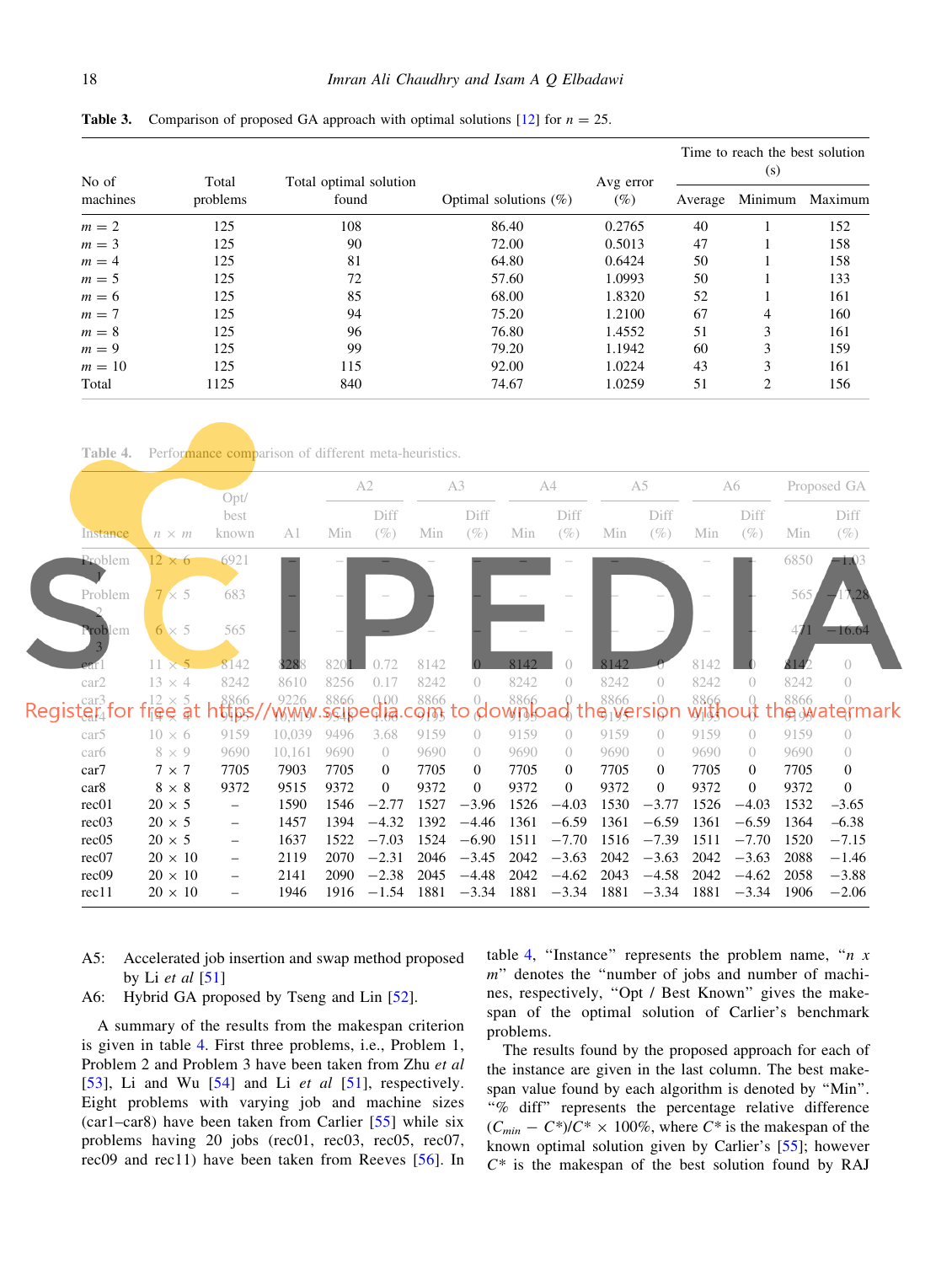Table 5. Performance comparison of different meta-heuristics for larger size problems.

|          |                |      |      | A <sub>2</sub> |      | A <sub>3</sub> | A <sub>4</sub> |             | A5   |             | A6   |             | Proposed GA |             |
|----------|----------------|------|------|----------------|------|----------------|----------------|-------------|------|-------------|------|-------------|-------------|-------------|
| Instance | $n \times m$   | A1   | Min  | Diff $(\%)$    | Min  | Diff $(\%)$    | Min            | Diff $(\%)$ | Min  | Diff $(\%)$ | Min  | Diff $(\%)$ | Min         | Diff $(\%)$ |
| rec13    | $20 \times 15$ | 2709 | 2553 | $-5.76$        | 2556 | $-5.65$        | 2545           | $-6.05$     | 2545 | $-6.05$     | 2545 | $-6.05$     | 2565        | $-5.32$     |
| rec15    | $20 \times 15$ | 2691 | 2532 | $-5.91$        | 2529 | $-6.02$        | 2529           | $-6.02$     | 2529 | $-6.02$     | 2529 | $-6.02$     | 2565        | $-4.68$     |
| rec17    | $20 \times 15$ | 2740 | 2599 | $-5.15$        | 2590 | $-5.47$        | 2587           | $-5.58$     | 2587 | $-5.58$     | 2587 | $-5.58$     | 2599        | $-5.15$     |
| rec19    | $30 \times 10$ | 3157 | 2918 | $-7.57$        | 2895 | $-8.30$        | 2850           | $-9.72$     | 2868 | $-9.15$     | 2850 | $-9.72$     | 2952        | $-6.49$     |
| rec21    | $30 \times 10$ | 3015 | 2888 | $-4.21$        | 2948 | $-2.22$        | 2823           | $-6.37$     | 2843 | $-5.70$     | 2829 | $-6.17$     | 2891        | $-4.11$     |
| rec23    | $30 \times 10$ | 3030 | 2704 | $-10.76$       | 2827 | $-6.70$        | 2700           | $-10.89$    | 2703 | $-10.80$    | 2700 | $-10.89$    | 2783        | $-8.15$     |
| rec25    | $30 \times 15$ | 3835 | 3626 | $-5.45$        | 3732 | $-2.69$        | 3593           | $-6.31$     | 3616 | $-5.71$     | 3593 | $-6.31$     | 3662        | $-4.51$     |
| rec27    | $30 \times 15$ | 3655 | 3442 | $-5.83$        | 3560 | $-2.60$        | 3432           | $-6.10$     | 3431 | $-6.13$     | 3431 | $-6.13$     | 3565        | $-2.46$     |
| rec29    | $30 \times 15$ | 3583 | 3324 | $-7.23$        | 3440 | $-3.99$        | 3291           | $-8.15$     | 3303 | $-7.81$     | 3291 | $-8.15$     | 3383        | $-5.58$     |
| rec31    | $50 \times 10$ | 4631 | 4413 | $-4.71$        | 4757 | 2.72           | 4343           | $-6.22$     | 4357 | $-5.92$     | 4334 | $-6.41$     | 4528        | $-2.22$     |
| rec33    | $50 \times 10$ | 4770 | 4515 | $-5.35$        | 4998 | 4.78           | 4466           | $-6.37$     | 4507 | $-5.51$     | 4458 | $-6.54$     | 4711        | $-1.24$     |
| rec35    | $50 \times 10$ | 4718 | 4458 | $-5.51$        | 4891 | 3.67           | 4427           | $-6.17$     | 4434 | $-6.02$     | 4424 | $-6.23$     | 4634        | $-1.78$     |
| rec37    | $75 \times 20$ | 8979 | 8081 | $-10.00$       | 9508 | 5.89           | 8127           | $-9.49$     | 8181 | $-8.89$     | 8121 | $-9.56$     | 9515        | 8.16        |
| rec39    | $75 \times 20$ | 9158 | 8671 | $-5.32$        | 9964 | 8.80           | 8517           | $-7.00$     | 8536 | $-6.79$     | 8505 | $-7.13$     | 9885        | 7.94        |
| rec41    | $75 \times 20$ | 9344 | 8652 | $-7.41$        | 9978 | 6.79           | 8520           | $-8.82$     | 8602 | $-7.94$     | 8505 | $-8.98$     | 9888        | 5.82        |

heuristic [[48\]](#page-10-0) for benchmark problems given by Reeves [\[56](#page-10-0)].

In table [4](#page-7-0) the results are given for small- to mediumsized problems only. Varying the problem size allows us to access alg<mark>ori</mark>thm scalability; therefore we ran the algorithm on bigger size problems already published in the literature. Fifteen different problems with varying job and machine numbers were solved to see the performance of the proposed approach. All instances have been taken from Reeves [\[56](#page-10-0)]. The performance of proposed method is compared with the same meta-heuristics as given in table [4](#page-7-0). The results of the simulations for each of the instance are given in table 5.

From table 5 we can see that the proposed approach produces better solutions than does RAJ heuristic [[48](#page-10-0)] except for the  $75 \times 20$  problem size (instances rec37, rec39 and rec41), where the performance of the algorithm was even worse than from RAJ heuristic [\[48\]](#page-10-0). Although the proposed approach does not get better solutions than the five meta-heuristics, keeping in view the general purpose nature of the proposed approach, familiar spreadsheet environment and the ability to tackle any objective function without changing the base algorithm, the performance of the algorithm can be said to be robust, thus making it a general purpose scheduling approach.

#### 7. Conclusions

In this study a general purpose genetic algorithm (GA) is proposed for scheduling in an identical parallel machine environment where the objective function is to minimise total tardiness. The GA has been implemented in a

spreadsheet environment. The proposed approach can be classified as a domain-independent approach as it is customisable and easy to implement without changing t GA routine. Furthermore, the familiar spreadsheet ronment also enables the user to easily carry ou analysis.

For  $n = 20$ , the proposed GA approach found solution for 93.60% of the problems as compared with 94.80% for Niu *et al* [[15](#page-9-0)]. Similarly, the solutions found by the proposed approach are also comparable to branch and bound approach by Tanaka and Araki [\[12](#page-9-0)]. The performance of proposed GA for  $n = 25$  was worse as compared with Tanaka and Araki; however, being a general purpose approach, being able to be used for a wide class of problems, the results are considered to be comparable with those from previous approaches. The proposed approach was not able to find optimal solution for the problem instances presented in the preceding paragraphs. This is due to the fact that a general purpose domain-independent GA has been presented to solve a varied class of problems. The proposed approach presented here is truly general purpose as the spreadsheet model is customisable to add more jobs or machines as has been demonstrated with the benchmark problems or even change the objective function without changing the basic GA routine.

The key advantage of GAs depicted here is that they are able to provide a general purpose solution to the scheduling problem and are not problem-specific. The peculiarities of any particular scenario are accounted for in the shop model developed in the spreadsheet without disturbing the logic of the GA routine. In order to eliminate undesirable schedules, the GA can also be combined with a rule set by capturing the expertise of a human scheduler.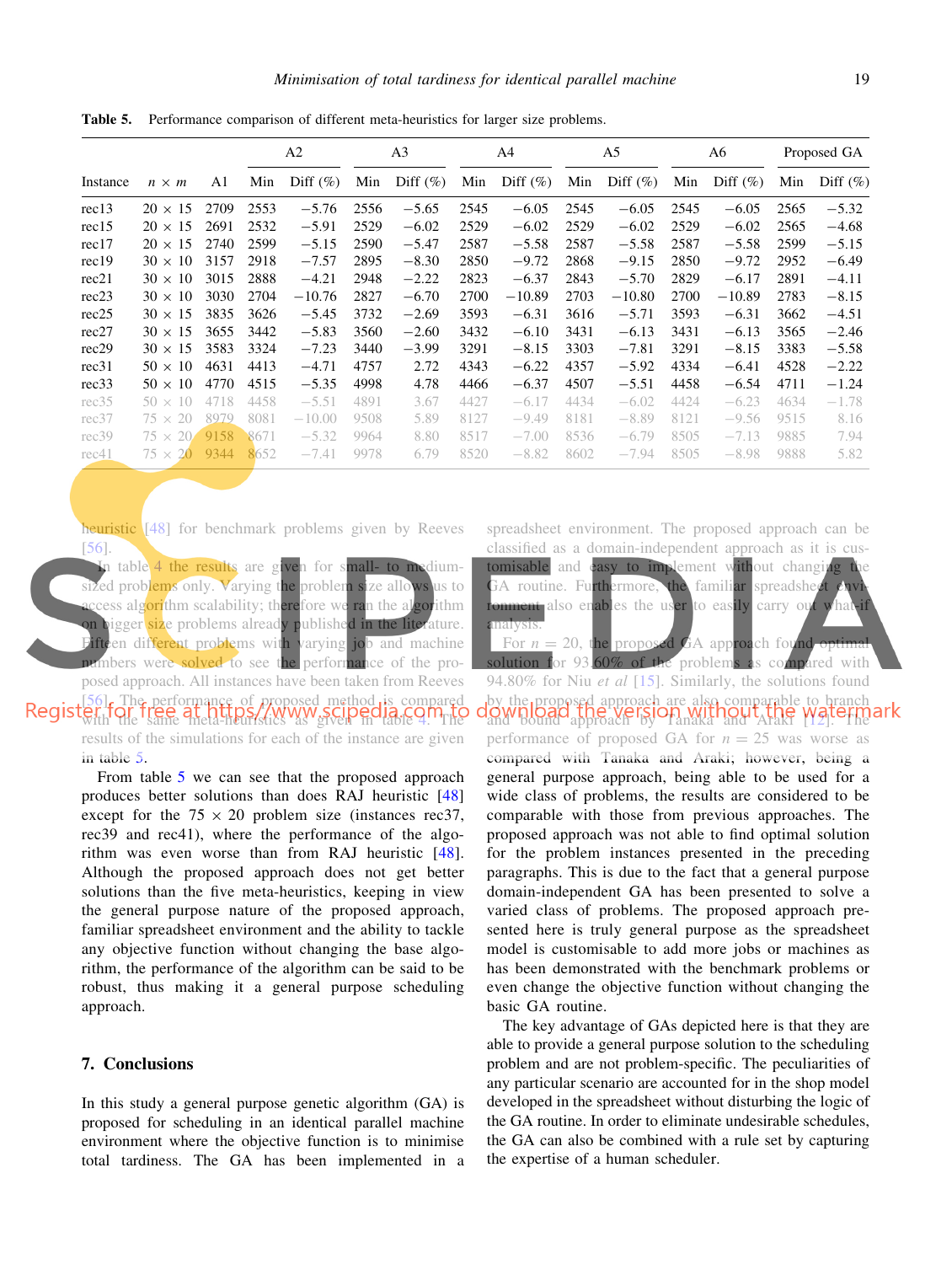#### <span id="page-9-0"></span>References

- [1] Root G J 1965 Scheduling with deadlines and loss functions on k parallel machines. *Manage. Sci.* 11(3): 460–475
- [2] Azizoglu M and Kirca O 1998 Tardiness minimization on parallel machines. *Int. J. Prod. Econ.* 55(2): 163–168
- [3] Armentano V A and Yamashita D S 2000 Tabu search for scheduling on identical parallel machines to minimize mean tardiness. *J. Intell. Manuf.* 11(5): 453–460
- [4] Yalaoui F and Chu C 2002 Parallel machine scheduling to minimize total tardiness. *Int. J. Prod. Econ.* 76(3): 265–279
- [5] Bilge Ü, Kıraç F, Kurtulan M and Pekgün P 2004 A tabu search algorithm for parallel machine total tardiness problem. *Comput. Oper. Res.* 31(3): 397–414
- [6] Hu P C 2004 Minimising total tardiness for the worker assignment scheduling problem in identical parallel-machine models. *Int. J. Adv. Manuf. Technol.* 23(5–6): 383–388
- [7] Hu P C 2006 Further study of minimizing total tardiness for the worker assignment scheduling problem in the identical parallel-machine models. *Int. J. Adv. Manuf. Technol.* 29(1–2): 165–169
- [8] Shim S O and Kim Y D 2004 Minimizing total tardiness in an identical-parallel machine scheduling problem. In: *Proceedings of the fifth Asia Pacific industrial engineering and management systems conference*, Gold Coast, Australia
- Shim S O and Kim Y D 2007 Scheduling on parallel identical machines to minimize total tardiness. *Eur. J. Oper. Res.* 177(1): 135–146
- Anghinolfi D and Paolucci M 2007 Parallel machine total tardiness scheduling with a new hybrid metaheuristic approach. *Comput. Oper. Res.* 34(11): 3471–3490
- Shim S O and Kim Y D 2008 A branch and bound algorithm for an identical parallel machine scheduling problem with a job splitting property. *Comput. Oper. Res.* 35(3): 863–875

## $[61]$  To $\rm{fa}$ k $\rm{6}$ Q $\rm{ra}$ t $\rm{A}$ kk $\rm{p}$ S $\rm{d}$ W W W $\rm{Me}$ G $\rm{Ga}$ G $\rm{Ga}$ C $\rm{O}$ B $\rm{Ha}$ k $\rm{O}$  and  $\rm{Fe}$   $\rm{Na}$   $\rm{Fe}$   $\rm{Na}$   $\rm{Fe}$   $\rm{Na}$   $\rm{Fe}$   $\rm{Na}$   $\rm{Fe}$   $\rm{Na}$   $\rm{Fe}$   $\rm{Na}$   $\rm{Fe}$   $\rm$

- with Lagrangian relaxation to minimize total tardiness on identical parallel machines. *Int. J. Prod. Econ.* 113(1): 446–458
- [13] Biskup D, Herrmann J and Gupta J N D 2008 Scheduling identical parallel machines to minimize total tardiness. *Int. J. Prod. Econ.* 115(1): 134–142
- [14] Chaudhry I A and Drake P R 2009 Minimizing total tardiness for the machine scheduling and worker assignment problems in identical parallel machines using genetic algorithms. *Int. J. Adv. Manuf. Technol.* 42(5–6): 581–594
- [15] Niu Q, Zhou T and Wang L 2010. A hybrid particle swarm optimization for parallel machine total tardiness scheduling. *Intl. J. Adv. Manuf. Technol.* 49(5–8): 723–739
- [16] Demirel T, Ozkir V, Demirel N C and Tasdelen B 2011 A genetic algorithm approach for minimizing total tardiness in parallel machine scheduling problems. In: *Proceedings of the World Congress on Engineering*, 2011, London, UK
- [17] Yalaoui F 2012 Minimizing total tardiness in parallel-machine scheduling with release dates. *Int. J. Appl. Evol. Comput.* 3(1): 21–46
- [18] Wei M, Deng G L, Xu Z H and Gu X S 2012 Parallel machine tardiness scheduling based on improved discrete differential evolution. *Adv. Mat. Res.* 459: 266–270
- [19] Baker K R and Bertrand J W M 1982 A dynamic priority rule for scheduling against due-dates. *J. Oper. Manage.* 3(1): 37–42
- [20] Holland J H 1975 *Adaptation in natural and artificial systems*. University of Michigan Press, Ann Arbor, MI
- [21] Goldberg D E 1989 *Genetic algorithms in search, optimization and machine learning*. Addison-Wesley Longman Publishing Co., Inc., Boston, MA
- [22] Davis L 1991 *Handbook of genetic algorithms*. New York: Van Nostrand Reinhold
- [23] Davis L 1985 Job shop scheduling with genetic algorithms. In: *Proceedings of the 1st international conference on genetic algorithms*, L. Erlbaum Associates Inc
- [24] Chaudhry I A and Drake P R 2008 Minimizing flow-time variance in a single-machine system using genetic algorithms. *Int. J. Adv. Manuf. Technol.* 39(3–4): 355–366
- [25] Chaudhry I A 2010 Minimizing flow time for the worker assignment problem in identical parallel machine models using GA. *Int. J. Adv. Manuf. Technol.* 48(5–8): 747–760
- [26] Nanvala H 2011 Use of genetic algorithm based approaches in scheduling of FMS: a review. *Int. J. Eng. Sci. Technol.* 3(3): 1936–1942
- [27] Evolver: the genetic algorithm super solver, V 1998 New York, USA: Palisade Corporation
- [28] Chaudhry I A 2012a A genetic algorithm approach for process planning and scheduling in job shop environment. In: *Proceedings of the World Congress on Engineering*, 2012, London, UK
- [29] Chaudhry I A 2012b Job shop scheduling problem with alternative machines using genetic algorithms. *J. Central South Univ.* **19(5)**: 1322-133
- Chaudhry I A and Mahmood S 2012 No-wait scheduling using genetic algorithm. In: *Proceeding World Congress on Engineering*, 2012, London
- Hayat N and Wirth A 1997 Genetic algorithms and machine scheduling with class setups. *Int. J. Comput. Eng. Manage.* 5(2): 10–23

tions II: overall schedule optimization. *J. Construct. Eng. Manage.* 127(6): 469–475

- [33] Jeong S J, Lim S J and Kim K S 2006 Hybrid approach to production scheduling using genetic algorithm and simulation. *Int. J. Adv. Manuf. Technol.* 28(1–2): 129–136
- [34] Nassar K 2005 Evolutionary optimization of resource allocation in repetitive construction schedules. *ITcon* 10: 265–273
- [35] Ruiz R and Maroto C 2001 Flexible manufacturing in the ceramic tile industry. In: *Proceedings of the eighth international workshop on project management and scheduling*, Valencia, Spain
- [36] Sadegheih A 2007 Sequence optimization and design of allocation using GA and SA. *Appl. Math. Comput.* 186(2): 1723–1730
- [37] Shiue Y R and Guh R S 2006 Learning-based multi-pass adaptive scheduling for a dynamic manufacturing cell environment. *Robot. Comput. Integr. Manuf.* 22(3): 203–216
- [38] Saranga H and Kumar U D 2006 Optimization of aircraft maintenance/support infrastructure using genetic algorithms – level of repair analysis. *Ann. Oper. Res.* 143(1): 91–106
- [39] Shum Y S and Gong D C 2007 The application of genetic algorithm in the development of preventive maintenance analytic model. *Int. J. Adv. Manuf. Technol.* 32(1–2): 169–183